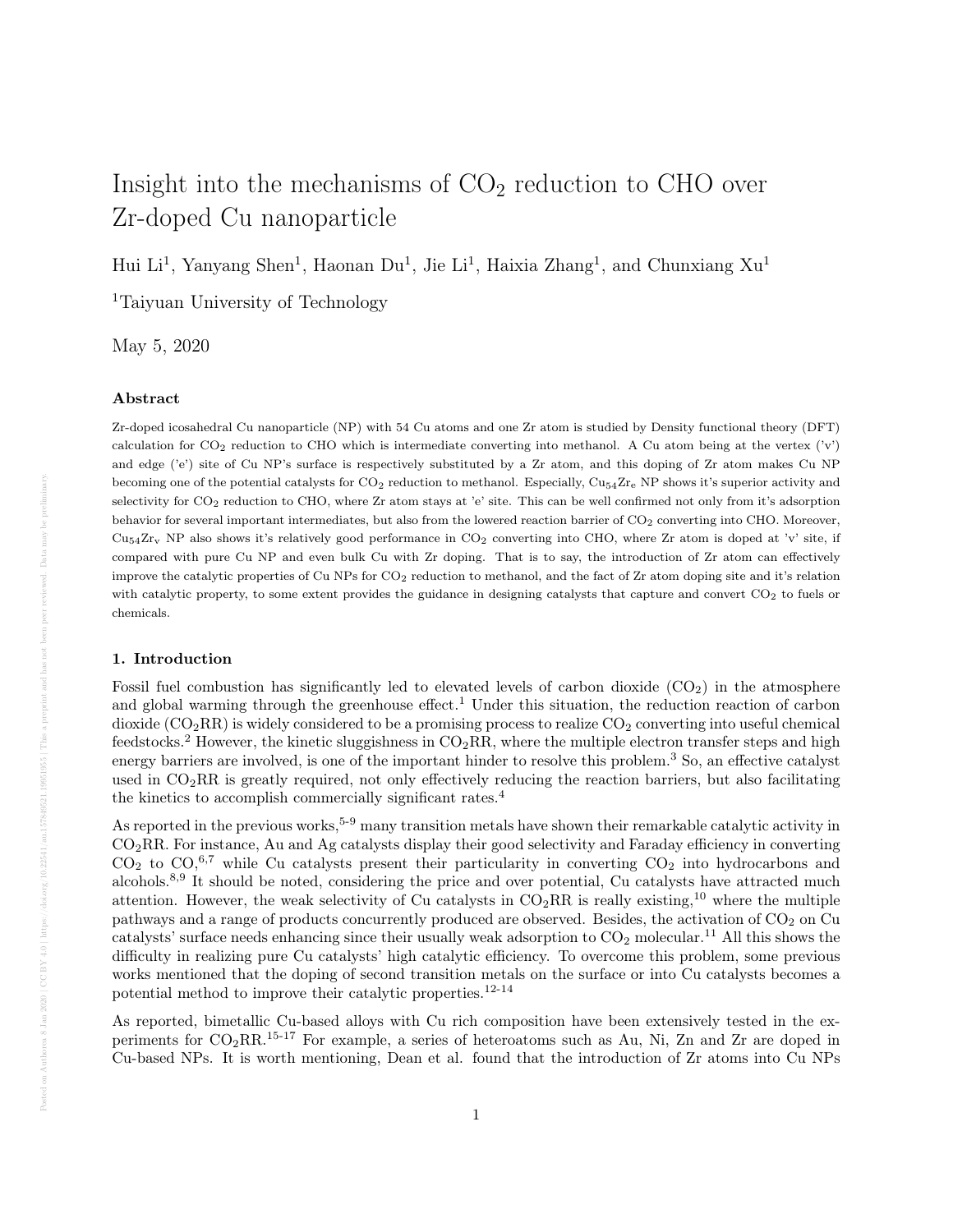can well activate  $CO_2$  molecular, and  $CO_2$  molecular can be strongly adsorbed on these Cu NPs' surface.<sup>18</sup> Other researchers also proposed that Zr doping can well enhance the selectivity and stability of Cu catalysts in  $CO_2RR$ <sup>19,20</sup> It has been reported that in Cu/ZnO system, a higher  $CO_2$  conversion and better selectivity to methanol products is realized in the system with Zr doping, while it does not in the system without Zr doping.<sup>21</sup> The similar situation is also observed in  $Cu/TiO<sub>2</sub>$  system.<sup>22</sup> Actually, if compared with bulk Cu-Zr alloys, their smaller size systems will have the higher catalytic activation.18,23 Austin et al. selected a Cu NP with icosahedral structure and 55 Cu atoms as the matrix, and they found Zr atom doping at the vertex of Cu nanoparticle's surface shows a better ability for  $CO_2$ activation.<sup>24</sup> Moreover, they found that  $CO<sub>2</sub>$  activation becomes barrierless and exothermic when Zr is doped at the surface of Cu NPs.<sup>24</sup> Obviously, Zr atom is one of the valid element in enhancing the catalytic efficiency of Cu-based catalysts.

Therefore, the Zr doped Cu NP with icosahedral structure is also adopted in this work, to further explore the influences of  $Zr$  doping on both the  $CO<sub>2</sub>$  activation and hydrogenation, especially considering the role of  $Zr$ doping site. By using density functional theory (DFT), the adsorption energies for some key intermediates, such as  $CO<sub>2</sub>$ , CO and CHO, and the activation barriers for the both crucial reaction steps in  $CO<sub>2</sub>$  reduction to methanol,<sup>24,25</sup> i.e.,  $CO_2$  -  $CO + O$  and  $CO + H$  - CHO are calculated. It is found that Cu NP with Zr doping on it's surface has a stronger adsorption for  $CO_2$ ,  $CO$  and  $CHO$ , and lower energetic barrier from  $CO_2$ to CHO, implying their better catalytic activation than pure Cu NP and even than bulk Cu(111) surface with Zr doping. Moreover, the better catalytic property of Cu NP is found when Zr is doped at surface edge site.

### 2. Computational details

The spin-polarized DFT in  $DMol<sup>3</sup>$  code was performed,<sup>26,27</sup> the exchange-correlation interactions were treated with the Perdew-Burke-Ernzerhof (PBE) functional<sup>28</sup> within a generalized gradient approximation  $(GGA)$  and the empirical correction in the Grimme scheme<sup>29</sup> was applied. The DFT Semi-core Pseudopotentials  $(DSPP)^{30}$  were used to replace the core electrons and double numerical plus polarization  $(DNP)$ basis sets were chosen. During the geometry structural optimization, the convergence tolerances of energy, maximum force, and displacement were set to  $1.0\times10^{-5}$  Ha, 0.002 Ha Å<sup>-1</sup>, and 0.005 Å<sup>-1</sup>, respectively. The electronic self-consistent field tolerance was set to  $1.0\times10^{-6}$  Ha, and a basis set orbital cutoff of 5.5 A and a smearing value of 0.005 Ha were applied to orbital occupations. Hirshfeld population analysis was performed to compute the charge transfer.<sup>31</sup> The minimum energy path (MEP) to search for the involved transition state was obtained by LST/QST tools in  $\text{DMol}^3$  code.<sup>32</sup>

The icosahedral Cu NPs with Zr doping respectively at vertex  $(Cu_{54}Zr_v)$ , edge  $(Cu_{54}Zr_e)$  and core  $(Cu_{54}Zr_c)$ and pure Cu NP were constructed, and their optimized structures are shown in Figure 1. Bulk Cu(111) surface with  $Zr$  doing  $(Cu(111)/Zr)$  was modeled by a four-layer slabs with  $(4 \times 4)$  unit cell, where the bottom two atom layers were fixed while the top two layers were allowed to fully relax. The adjacent slabs are separated by 15 A of vacuum in the normal direction of the surface and the Brillouin zone integration was performed with  $3 \times 3 \times 1k$  -points.

The preference site of one Zr atom in Cu NP's surface is determined by the segregation energy (SE), that is,  $SE = E \left( \text{Cu}_{54}\text{Zr}_{\text{(surface)}} \right) - E \left( \text{Cu}_{54}\text{Zr}_{\text{(core)}} \right)$ , defined as the energy difference when Zr atom stays at core and surface, where  $\rm Zr$  atom at core site in Cu NP is taken as a reference. Adsorption energy ( $E_{ad}$ ) is used to evaluate the binding strength of surface adsorbate: E ad  $=E$   $|\cdot|+E$  [adsorbate]-E [\*adsorbate], where  $E^{*}$  and  $E$  [adsorbate] are the total energies of the catalyst itself and the adsorbate in the gas phase. E [\*adsorbate] shows the total energy of the system containing the adsorbed species which are adsorbed at the most stable site. More positive  $E_{ad}$  means stronger binding.

## 3. Results and discussion

From Figure 1, the *SE* values are always negative as long as Zr atom is located on the surface, meaning the preferential site for Zr atom in this Cu NP is surface. In fact, the atomic radium of Zr atom is larger than that of Cu atom,<sup>33</sup> that is to say, Zr atom prefers to reside on the surface, which can well minimize the strain energy in this NP. Moreover, one can find that there is only a small difference of 0.01 eV in SE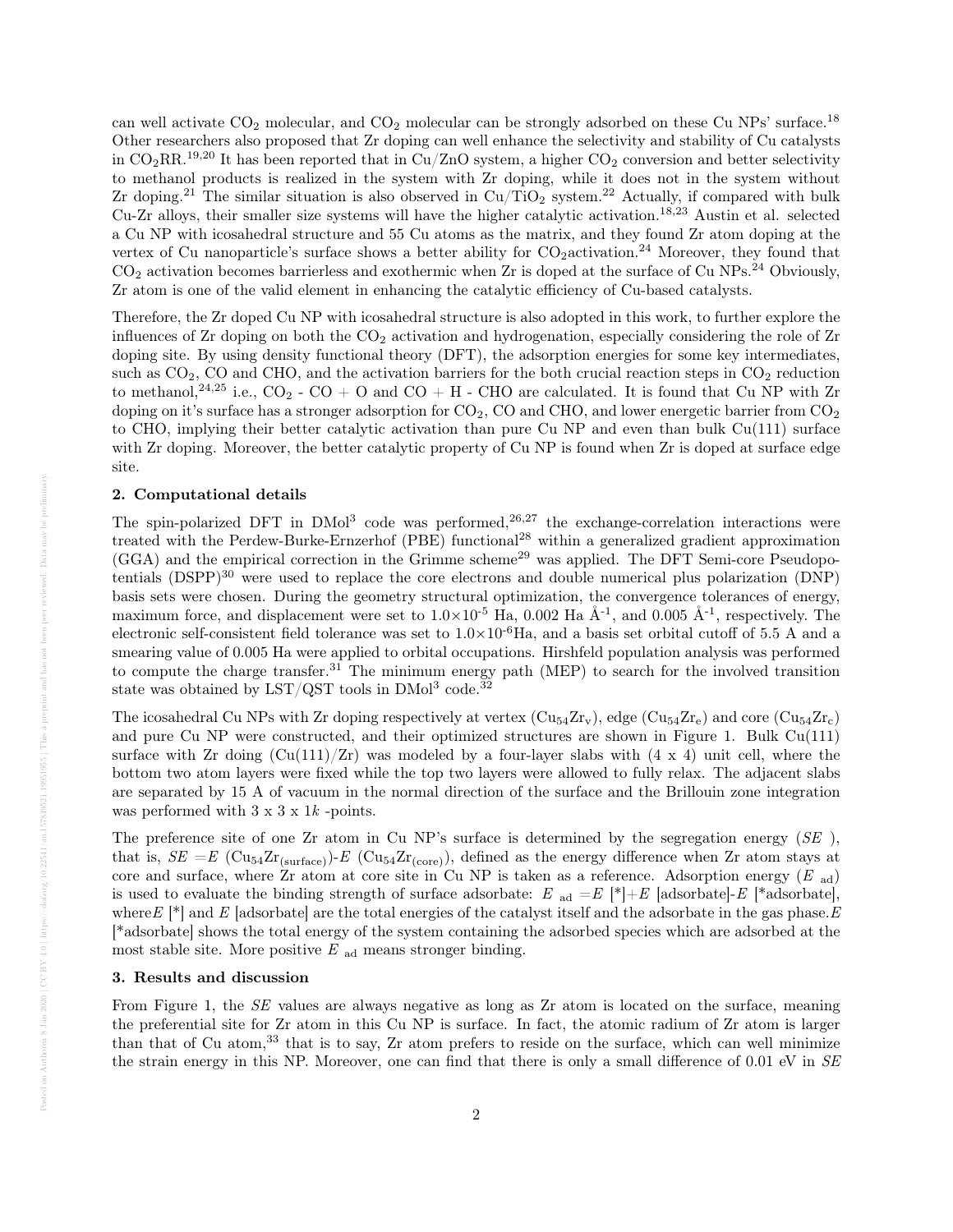values between  $\rm Cu_{54}Zr_{v}$  and  $\rm Cu_{54}Zr_{e}$  NPs. So, the doping of Zr atom in this Cu NP is always advantageous as long as Zr stay at the surface site of the Cu NP, and both the vertex and edge site are acceptable.

Firstly, the influence of Zr doping in Cu NPs is well reflected by their capturing for CO<sub>2</sub>. Upon the optimized structures for the adsorption of  $CO<sub>2</sub>$  on the Cu NPs with and without Zr doping, a larger difference in the adsorption energies E <sub>ad</sub> is found. As displayed in Figure 2, E <sub>ad</sub> = 0.19 eV is obtained when CO<sub>2</sub> is adsorbed on the pure  $\text{Cu}_{55}$  NP, and one can say this is physisorption state. However,  $E_{ad}$  is respectively 1.51 eV and 1.80 eV with a stronger adsorption behavior for  $CO_2$  when it is adsorbed on  $Cu_{54}Zr_v$  and  $Cu_{54}Zr_e$  NPs. The similar case is also observed on bulk Cu(111) surface, where  $E_{ad}$  is 1.27 eV for CO<sub>2</sub> adsorption under the precondition of Zr doping. In a word, the introduction of Zr atom is of great importance whatever in Cu NPs or in bulk Cu catalyst.

Moreover,  $CO<sub>2</sub>$  molecular would rather stay near Zr atom, which can be seen from the configuration of the adsorbed  $CO<sub>2</sub>$  on these Cu catalysts in Figure 2. Actually, the transferred charge from these Cu catalysts to  $CO<sub>2</sub>$ molecular is closely related with E <sub>ad</sub>. From Table 1, the more transferred charge means the stronger adsorption to  $CO<sub>2</sub>$ . This will inevitably lead to the change in both the bond length and bond angle of  $CO<sub>2</sub>$ molecular. One can see the elongation of the average length of  $C=O$  bond  $(d_{C=O})$ , and the shrinkage of the bong angle ([?]OCO) with the strength in E ad or with the increased transferred charge. In addition, the above observance means that Zr atom doping at edge site is better than vertex site on this Cu NP, and this site is usual the preferential site of other metals doping in this Cu NP for  $CO<sub>2</sub>$  adsorption.<sup>18</sup>

In  $CO_2RR$ ,  $CO_2$  dissociation is the initial reaction step and has large impact on the overall reaction rate.<sup>34</sup> For this step, there usually have three paths in CuZr systems.<sup>35,36</sup> One is the direct decomposition of  $CO<sub>2</sub>$  into CO and  $O<sub>2</sub><sup>24</sup>$  the other two ways are  $CO<sub>2</sub>$  hydrogenation to form carboxyl (COOH) and formate (HCOO), respectively.<sup>22</sup> To pick up the reasonable path for  $CO<sub>2</sub>$  dissociation, these three paths are performed on the Zr doped Cu(111) surface, and the concerned potential energies are shown in Figure 3. It is expected that the direct dissociation of  $CO<sub>2</sub>$  to  $CO$  and  $O$ , is the preferred path. This is because one hand, it is exothermic process for the step of  $CO_2$ -CO + O, while it is endothermic process if  $CO_2$  is hydrogenated to COOH. On the other hand, the energy barrier is 0.47 eV for the step of  $CO_2$ - $CO + O$ , while it is respectively 1.02 eV and 0.79 eV for  $CO<sub>2</sub>$ hydrogenation to COOH and HCOO. Although the hydrogenation of  $CO<sub>2</sub>$  to HCOO is also an exothermic reaction, the stronger adsorption for HCOO ( $E_{ad} = 4.35$  eV) may prevent it's further hydrogenation and then cause surface poisoning.<sup>22</sup> Thus, the dissociation of  $CO<sub>2</sub>$  to  $CO$  and  $O$  is selected in this work, following by the next step of  $CO + H$  - CHO. Actually, they are two important steps in  $CO<sub>2</sub>$ reduction to methanol.

For the key intermediates from  $CO<sub>2</sub>$  to CHO on these catalysts, including CO, CHO, O and H, Figure 4 presents their adsorption energies E ad. It is interesting that their strongest adsorptions happen on  $\text{Cu}_{54}\text{Zr}_{\text{e}}$  NP, and then on  $\text{CuZe}_{\text{v}}$  NP. Their smallest adsorption energies are obtained on Zr doped Cu(111) surface. This sequence is similar with the case of  $CO<sub>2</sub>$  adsorption on these catalysts. Their stable adsorption configurations and  $E_{ad}$  values have been presented in Table 2. From their configurations, one can find that Zr doped Cu NPs show their stronger adsorption for O atom, which is mainly due to the high oxygen affinity of metal Zr atom. And so a nearly linear relationship between  $E_{ad}(CO_2)$  and the summation of  $E_{ad}(CO)$ and  $E_{ad}(O)$  exists on these catalysts can be expected, as shown in Figure 5(a), and similarly the linear relationship between E <sub>ad</sub>(CHO) and [E <sub>ad</sub>(CO)+E <sub>ad</sub>(O)] is seen in Figure 5(b). All this means the C and O atoms are the mainly element to form the adsorption with the Zr doped Cu catalysts. The similar cases are also observed in other researches.37-40 Anyway, the adsorption behaviors for these intermediates again prove that Zr doped Cu NPs are the potential catalysts for  $CO_2$  converting into methanol, especially  $Cu_{54}Zr_e$  NP.

Furthermore, the potential energy diagram from  $CO<sub>2</sub>$  to CHO is presented in Figure 6. One can see the energy barrier is 1.01 eV on pure  $Cu_{55}$  NP when  $CO<sub>2</sub>$  dissociation to CO, while it is greatly reduced as long as Zr atom is doped. Importantly, they are respectively 0.34 eV and 0.32 eV on  $\text{Cu}_{55}\text{Zr}_{\text{v}}$  and  $\text{Cu}_{55}\text{Zr}_{\text{e}}$  NPs. Even in bulk Cu surface, this energy barrier is also reduced to 0.47 eV when Zr atom is introduced. In this process, a  $C=O$  bond in the adsorbed  $CO<sub>2</sub>$  molecule is firstly cleaved, and then the single O atom always moves near the Zr atom to form the transition state. It is worth mentioning that the dissociation of  $CO<sub>2</sub>$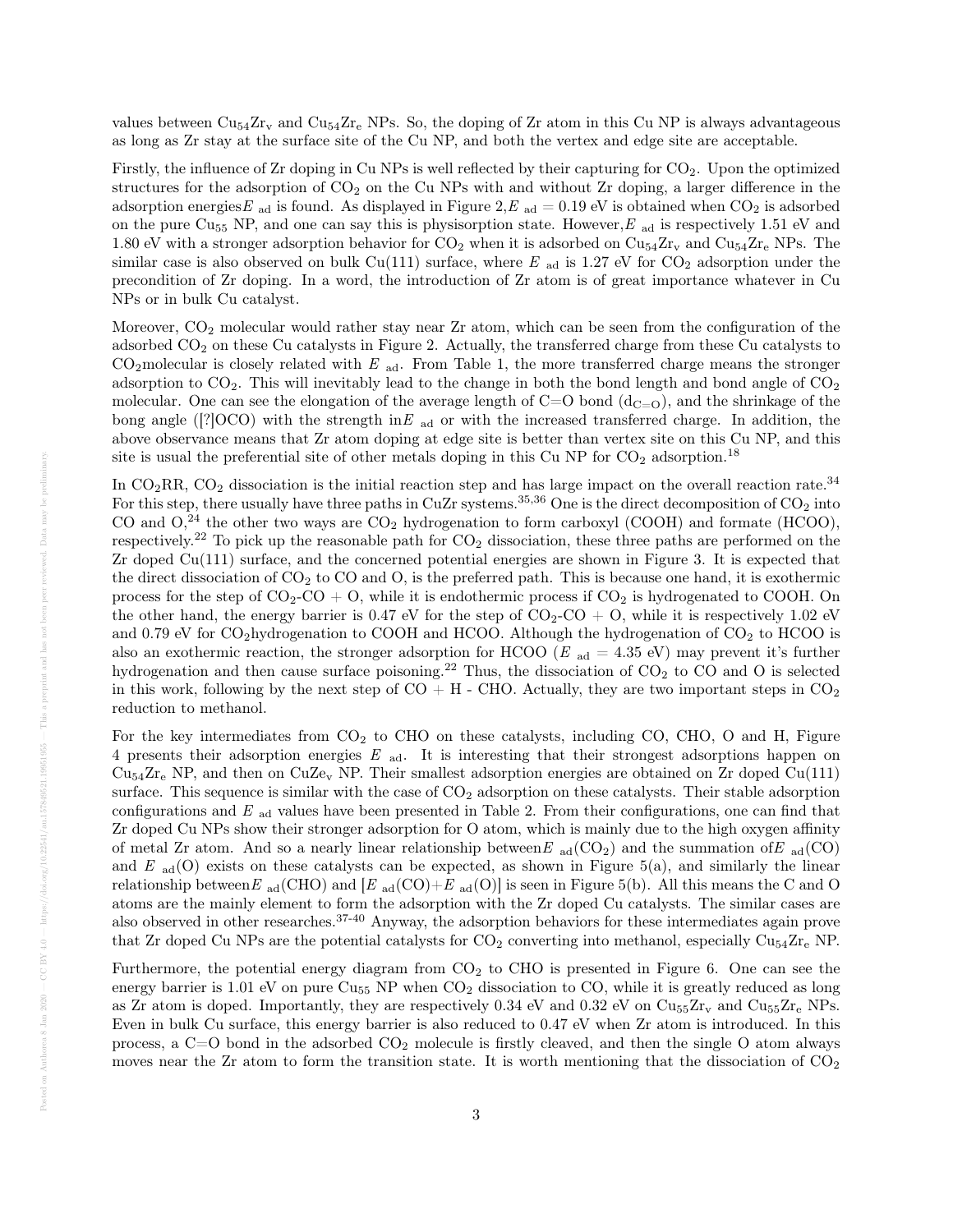on the pure Cu<sub>55</sub> NP is an endothermic one ( $\Delta E = +0.43$  eV), while it is an exothermic reaction on both  $\text{Cu}_{55}\text{Zr}_{v}$  and  $\text{Cu}_{55}\text{Zr}_{e}$  NPs  $(\Delta E_{v}=-0.67 \text{ eV}, \Delta E_{v}=-0.54 \text{ eV}).$ 

In the next process of CO hydrogenation to form CHO, one finds that the energy barrier is 1.34 eV on the pure Cu<sup>55</sup> NPs. However, this energy barrier is still obviously lowered in the Zr doped Cu NPs, especially in  $\text{Cu}_{54}\text{Zr}_{\text{e}}$  NP, and it is just 0.58 eV. Besides, this energy barrier in  $\text{Cu}_{54}\text{Zr}_{\text{v}}$  NP being 1.05 eV is still smaller than that in  $Cu_{55}$  NP, while there has a little larger than that in  $Cu_{54}Zr_{e}$  NP. All this means Zr atom doping in Cu NPs, greatly enhances their catalytic ability in the  $CO<sub>2</sub>$  reduction to methanol, and Zr atom serves as the active site to a large extent whatever it is doped at vertex or edge site. Moreover, the exothermic process is still observed for CO hydrogenation to CHO on both  $\text{Cu}_{54}\text{Zr}_{v}$  and  $\text{Cu}_{54}\text{Zr}_{e}$  NPs, while it is endothermic process in pure  $Cu_{55}$  NP. In addition, in the Zr doped  $Cu(111)$  surface, the energy barrier in the step of CO hydrogenation to CHO is 1.43 eV, which is higher than any of Cu NPs. So, Zr doping in Cu NPs with icosahedral structure makes them having the great potential as the effective catalysts for  $CO<sub>2</sub>$  reduction to methanol, not only from the adsorption for  $CO<sub>2</sub>$ , CO and CHO, but also form the energy barriers of first two important steps. Especially,  $Cu_{54}Zr_{e}$  NP shows it's superior catalytic ability.

#### 4. Conclusions

In summary, we investigated the effect of  $Zr$  doping in Cu NPs with icosahedral structure on the  $CO<sub>2</sub>$ reduction to methanol by using DFT. Segregation energy analysis suggests that Zr atom prefers to reside on the surface of the Cu NPs. Moreover, Zr doping in Cu NPs actually enhances the adsorption capacity of CO2molecular and stabilizes the two important intermediates, i.e., CO and CHO. The fact of the energy barriers in this process from  $CO<sub>2</sub>$  to CHO are greatly reduced when Zr doping in Cu NPs, further means  $Cu<sub>54</sub>Zr$  NPs shows it's good potential as the effective catalyst for  $CO<sub>2</sub>$  reduction to methanol, especially when Zr doping at edge site.

#### Acknowledgement

The authors acknowledge the financial supports National Natural Science Foundation of China (grant No. 11404235 and 51701137) and also supported by Program for the Top Young Academic Leaders of Higher Learning Institutions of Shanxi.

#### References

1 Falkowski, P., Scholes, R. J., Boyle, E., Canadell, J., Canfield, D., Elser, J., Gruber, N., Hibbard, K., Hogberg, P., Linder, S., Mackenzie, F. T., Moore, B., Pedersen, T., Rosenthal, Y., Seitzinger, S., Smetacek, V. and Steffen, W. Science 2000 , 290 , 291-296.

2 Graves, C., Ebbesen, S. D., Mogensen, M. and Lackner, K. S.Renew. Sust. Energy Rev . 2011 , 15 , 1-23.

3 Nie, X. W., Luo, W. J., Janik, M. J. and Asthagiri, A. J. Catal. 2014 , 312 , 108-122.

4 Vasileff, A., Xu, C. C., Jiao, Y., Zheng, Y. and Qiao, S. Z.Chem 2018 , 4 , 1809-1831.

5 Power, P. P. Nature 2010 , 463 , 171-177.

6 Back, S., Yeom, M. S. and Jung, Y. ACS Catal . 2015 ,5 , 5089-2096.

7 Chen, Y. H., Li, C. W. and Kanan, M. W. J. Am. Chem. Soc.2012 , 134 , 19969-19972.

8 Peterson, A. A. and Norskov, J. K. J. Phys. Chem. Lett.2012 , 3 , 251-258.

9 Kuhl, K. P., Cave, E. R., Abram, D. N. and Jaramillo, T. F.Energy Environ. Sci. 2012 , 5 , 7050-7059.

10 Kim, D., Kley, C. S., Li, Y. F. and Yang, P. D. Proc. Natl. Acad. Sci. USA 2017 , 114 , 10560-10565.

11 Liu, C., Cundari, T. R. and Wilson, A. K. J. Phys. Chem. C 2012 , 116 , 5681-5688.

- 12 Chen, J. G., Menning, C. A. and Zellner, M. B. Surf. Sci. Rep.2008 , 63 , 201-254.
- 13 Yu, W. T., Porosoff, M. D. and Chen, J. G. G. Chem. Rev.2012 , 112 , 5780-5817.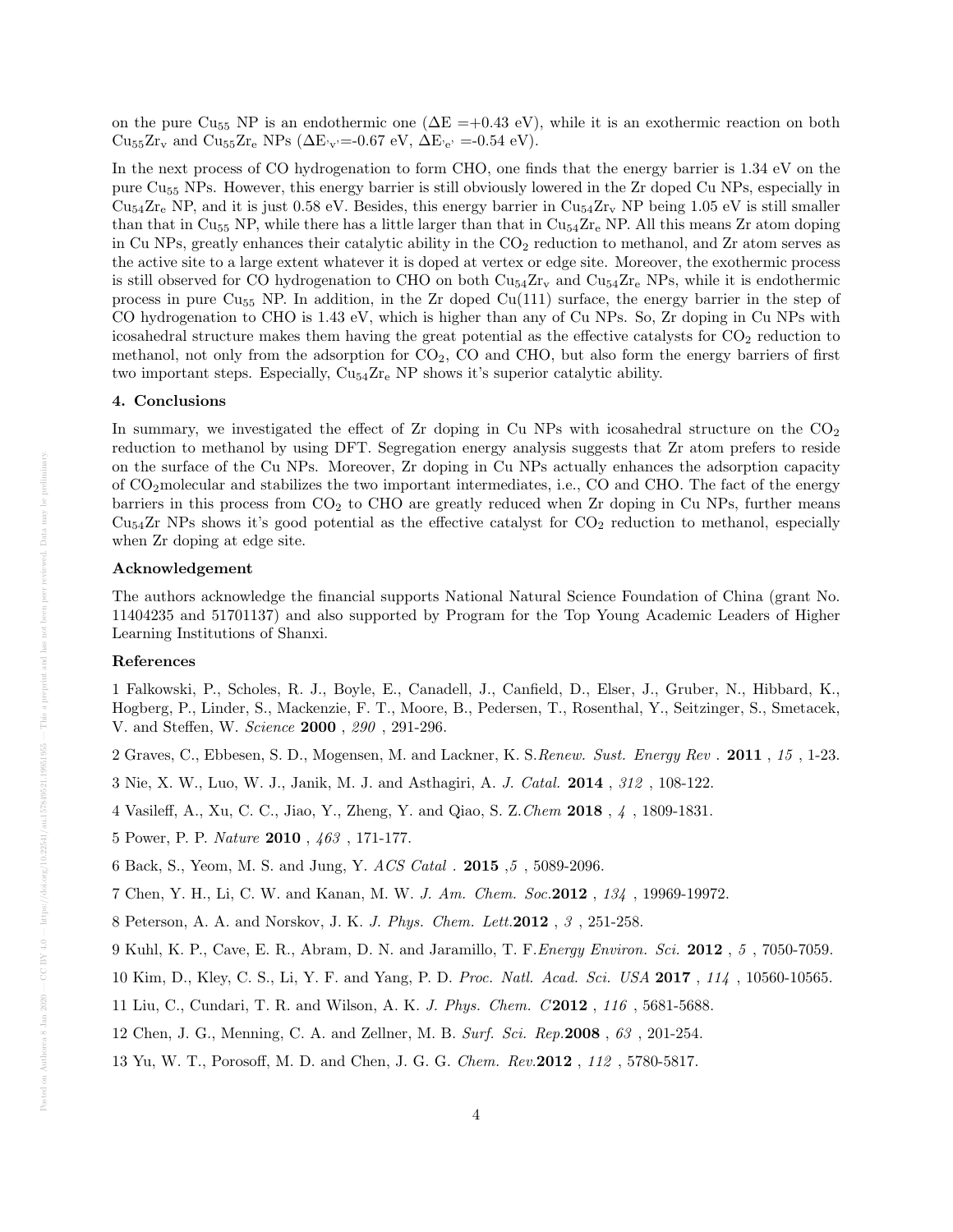14 Hansgen, D. A., Vlachos, D. G. and Chen, J. G. G. Nat. Chem.2010 , 2 , 484-489.

15 Lysgaard, S., Myrdal, J. S. G., Hansen, H. A. and Vegge, T.Phys. Chem. Chem. Phys. 2015 , 17 , 28270-28276.

16 Yang, D. X., Zhu, Q. G., Sun, X. F., Chen, C. J., Lu, L., Guo, W. W., Liu, Z. M. and Han, B. X. Green Chem . 2018 , 20 , 3705-3710.

17 Zhao, X. Y., Luo, B. B., Long, R., Wang, C. M. and Xiong, Y. J.J. Mater. Chem. A 2015 , 3 , 4134-4138.

18 Dean, J., Yang, Y. H., Austin, N., Veser, G. and Mpourmpakis, G.ChemSusChem 2018 , 11 , 1169-1178.

19 Sloczynski, J., Grabowski, R., Olszewski, P., Kozlowska, A., Stoch, J., Lachowska, M. and Skrzypek, J. Appl. Catal. 2006 ,310 , 127-137.

20 Samson, K., Sliwa, M., Socha, R. P., G´ora-Marek, K., Mucha, D., Rutkowska-Zbik, D., Paul, J-F., ´ Ruggiero-Mikołajczyk, M., Grabowski, R. and Słoczynski, J. ACS Catal. 2014, 4, 3730-3741.

21 Yang, C., Ma, Z. Y., Zhao, N., Wei, W., Hu, T. D. and Sun, Y. H.Catal. Today 2006 , 115 , 222-227.

22 Kattel, S., Yan, B. H., Yang, Y. X., Chen, J. G. G. and Liu, P.J. Am. Chem. Soc. 2016 , 138 , 12440-12450.

23 Kleis, J., Greeley, J., Romero, N. A., Morozov, V. A., Falsig, H., Larsen, A. H., Lu, J., Mortensen, J. J., Dułak, M., Thygesen, K. S., Nørskov, J. K. and Jacobsen, K. W. Catal. Lett. 2011 , 141, 1067-1071.

24 Austin, N., Ye, J. and Mpourmpakis, G. Catal. Sci. Technol.2017 , 7 , 2245-2251.

25 Weigel, J., Koeppel, R. A., Baiker, A. and Wokaun, A. Langmuir1996 , 12 , 5319-5329.

26 Delley, B. J. Chem. Phys. 1990 , 92 , 508-517.

27 Delley, B. J. Chem. Phys. 2000 , 113 , 7756-7764.

28 Perdew, J. P., Burke, K. and Ernzerhof, M. Phys. Rev. Lett.1996 , 77 , 3865-3868.

29 Grimme, S. J. Comput. Chem. 2006 , 27 , 1787-1799.

30 Delley, B. Phys. Rev. B 2002 , 66 , 155125.

31 Hirshfeld, F. L. Theor. Chim. Acta 1977 , 44 , 129-138.

32 Govind, N., Petersen, M., Fitzgerald, G., King-Smith, D. and Andzelm, J. Comput. Mater. Sci. 2003 , 28 , 250-258.

33 Kittel, C. Introduction to Solid State Physics . Wiley, New York, 7th edn, 1996.

34 Nakamura, J., Rodriguez, J. A. and Campbell, C. T. J. Phys.: Condens. Matter 1989 , 1 , SB149.

35 Tang, Q. L., Hong, Q. J. and Liu, Z. P. J.Catal.2009 , 263 , 114-122.

36 Kattel, S., Ramirez, P. J., Chen, J. G., Rodriguez, J. A. and Liu, P.Science 2017 , 355 , 1296-1299.

37 Montemore, M. M. and Medlin, J. W. Catal. Sci. Technol.2014 , 4 , 3748-3761.

38 Zhang, X., Liu, J. X., Zijlstra, B., Filota, I. A. W., Zhou, Z. Y., Sun, S. G. and Hensena, E. J. M. Nano energy  $2018, 43, 200-209$ .

39 Ko, J., Kim, B. K. and Han, J. W. J. Phys. Chem. C 2016 , 120 , 3438-3447.

40 Abild-Pedersen, F., Greeley, J., Studt, F., Rossmeisl, J., Munter, T. R., Moses, P. G., Skulason, E., Bligaard, T. and Norskov, J. K.Phys. Rev. Lett. 2007 , 99 , 016105.

Captions: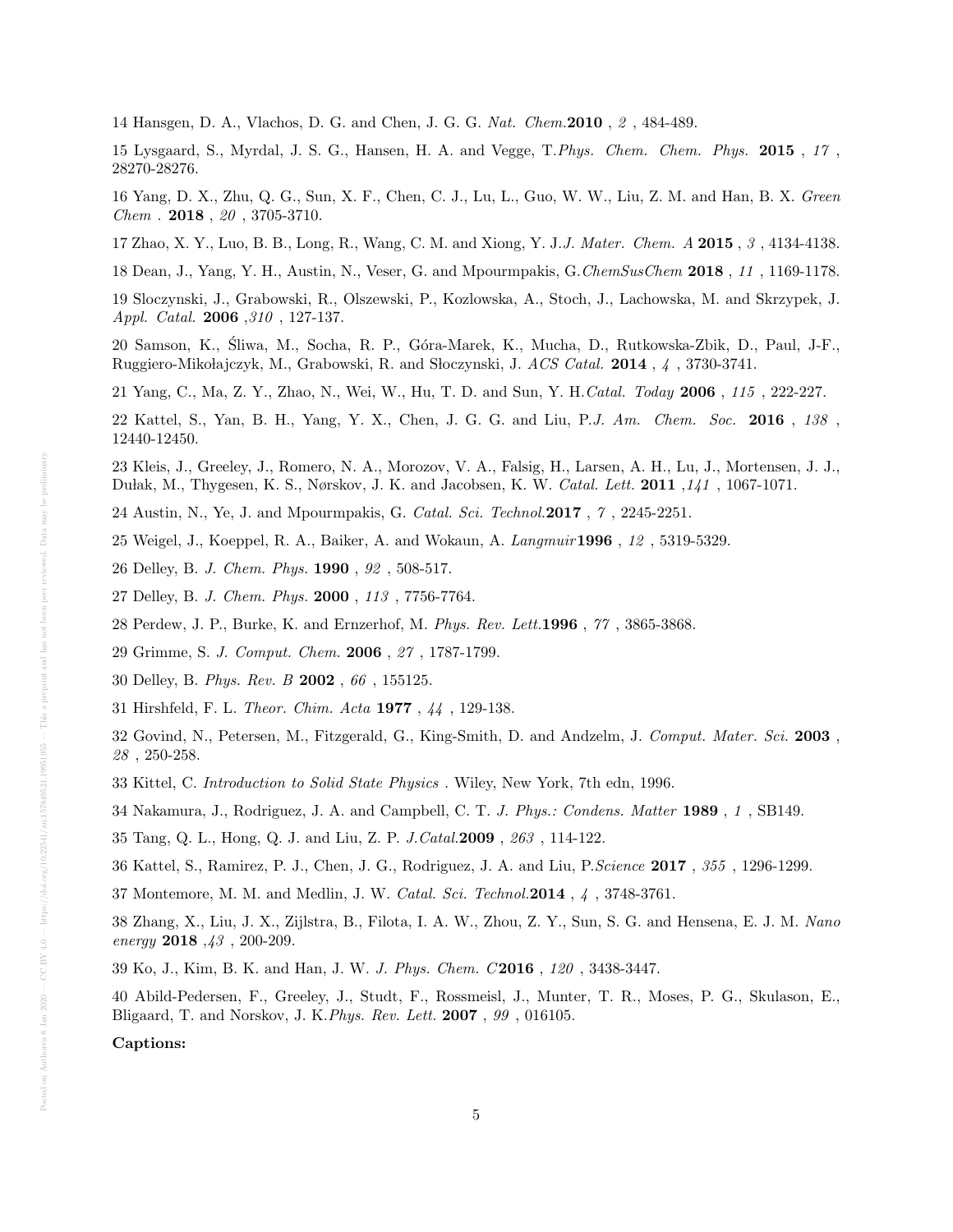Figure 1. The optimized structures of Zr doping in Cu NPs with 55 atom, respectively when Zr atom stays at vertex, edge and core site. The Cu atoms are colored brown and the Zr atoms are in light blue. SE is defined as the energy difference when Zr atom stays at core and surface.

Figure 2. The most stable adsorption configurations of  $CO_2$  respectively adsorbed on  $Cu_{55}$  NP,  $Cu_{54}Zr_v$  NP,  $Cu_{54}Zr_{e}$  NP and  $Cu(111)/Zr$ .

Figure 3. The three possible reaction mechanisms and transition state  $(TS)$  for  $CO<sub>2</sub>$  dissociation on Cu(111)/Zr, respectively converted to CO+O, COOH and HCOO.

Figure 4. The adsorption energies E <sub>ad</sub> of CO, CHO, O and H respectively on  $\text{Cu}_{54}\text{Zr}_{v}$  NP,  $\text{Cu}_{54}\text{Zr}_{e}$  NP, and  $Cu(111)/Zr$ .

Figure 5. The scaling relations of the adsorption energies ( $E_{ad}CO+E_{ad}O$ ) for both CO and O, respectively with (a) that E  $_{\text{ad}}CO_2$  for  $CO_2$ , and (b) with that E  $_{\text{ad}}CHO$  for CHO on the different catalysts.

Figure 6. Potential energy diagrams for the reduction of  $CO_2$  to CHO on  $Cu_{55}$  NP,  $Cu_{54}Zr_v$  NP,  $Cu_{54}Zr_e$ NP and  $Cu(111)/Zr$ .

Figure 1



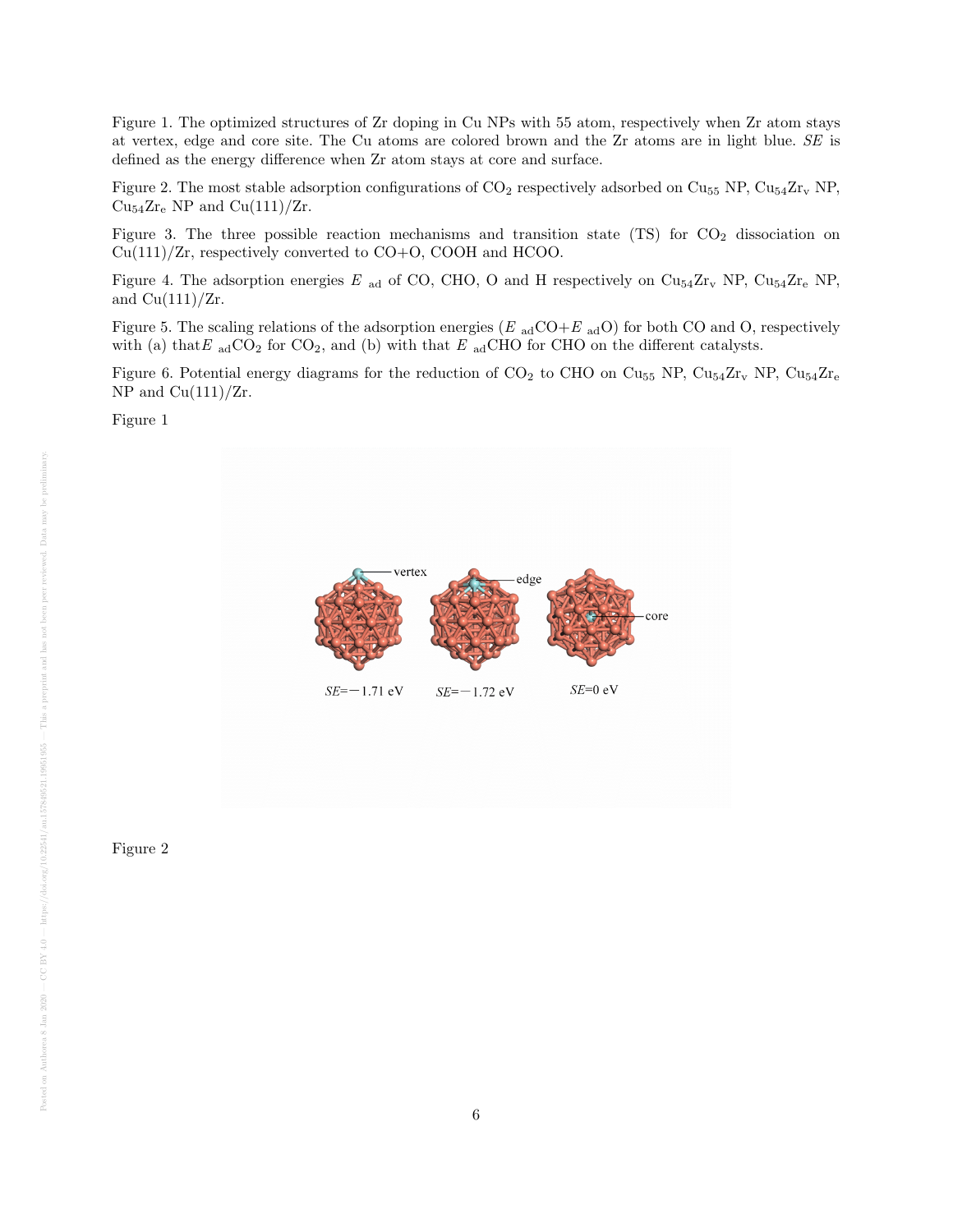

Figure 3



Figure 4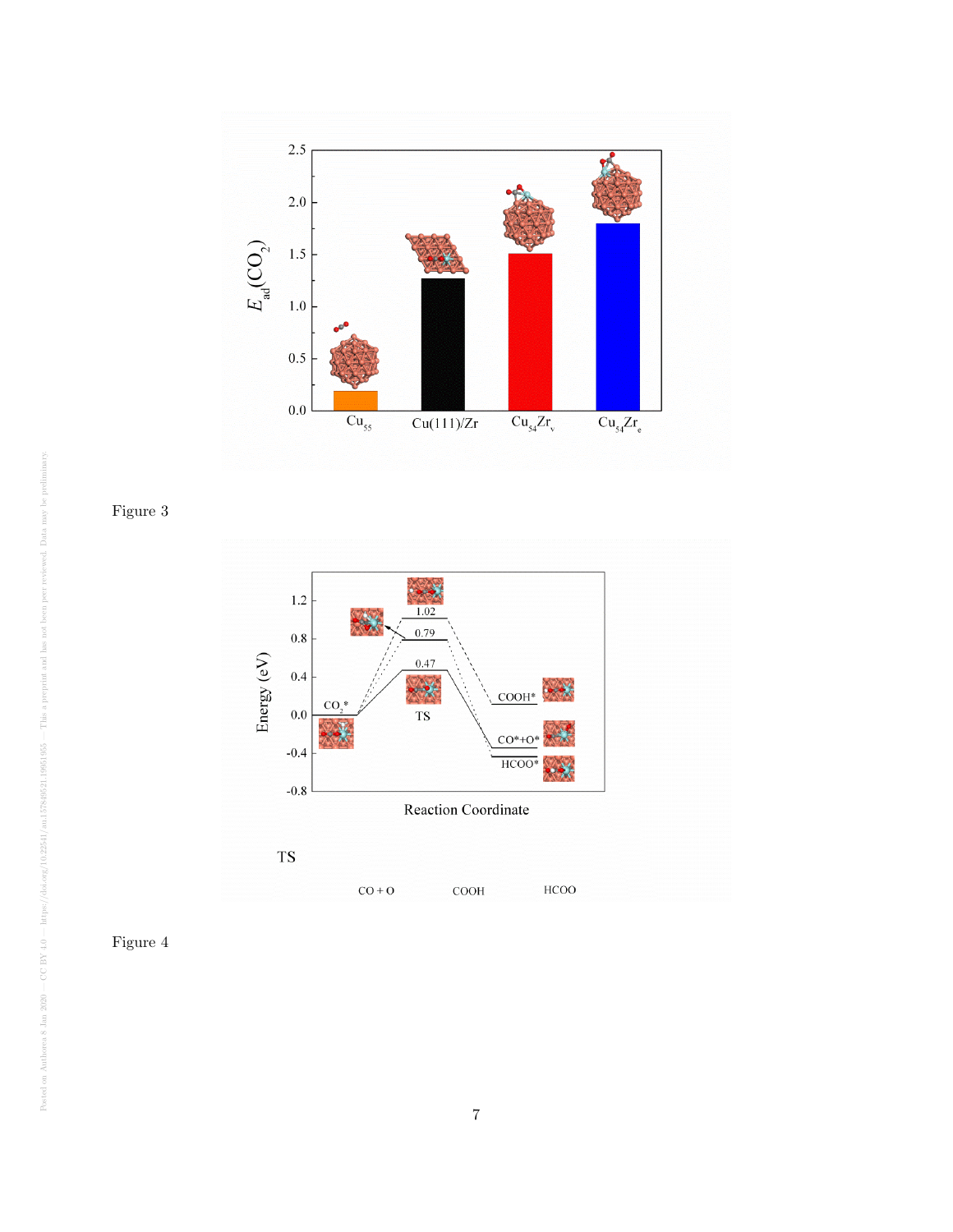

Figure 5



Figure 6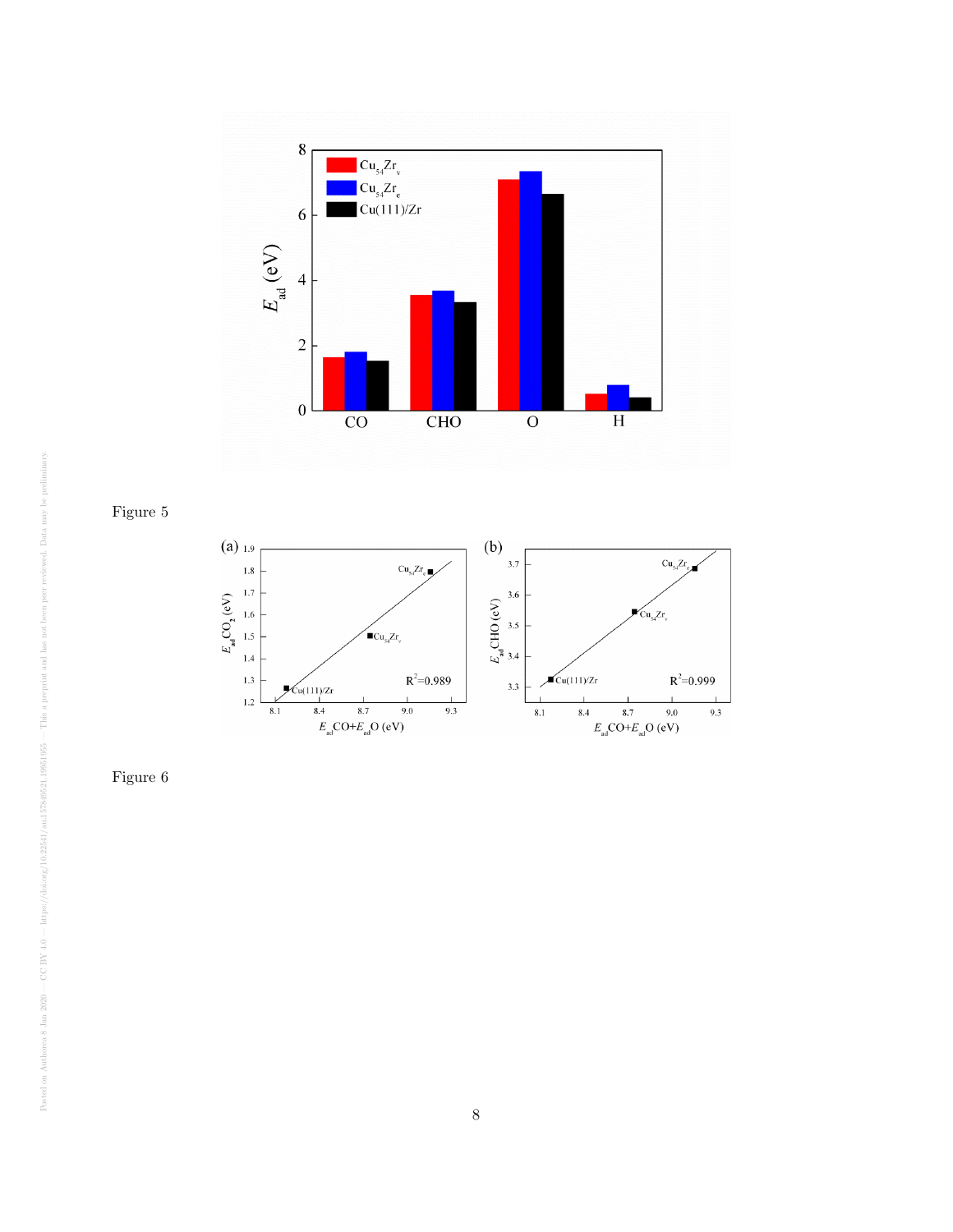

Table 1. The adsorption energy and related parameters of  $\mathrm{CO}_2$  on different catalysts

| <b>Species</b>         |      | <b>CHO</b> | $\left( \right)$ | H    |
|------------------------|------|------------|------------------|------|
| $Cu_{54}Zr_{e}$        |      |            |                  |      |
| $E_{\rm ad}({\rm eV})$ | 1.81 | 3.69       | 7.35             | 0.79 |
| $Cu_{54}Zr_{v}$        |      |            |                  |      |
| $E_{\rm ad}({\rm eV})$ | 1.65 | 3.55       | 7.10             | 0.52 |
| Cu(111)/Zr             |      |            |                  |      |
| $E_{\rm ad}({\rm eV})$ | 1.53 | 3.33       | 6.65             | 0.40 |

Table 2. The most stable adsorption configuration and adsorption energy of intermediates from  $\mathrm{CO}_2$  to CHO